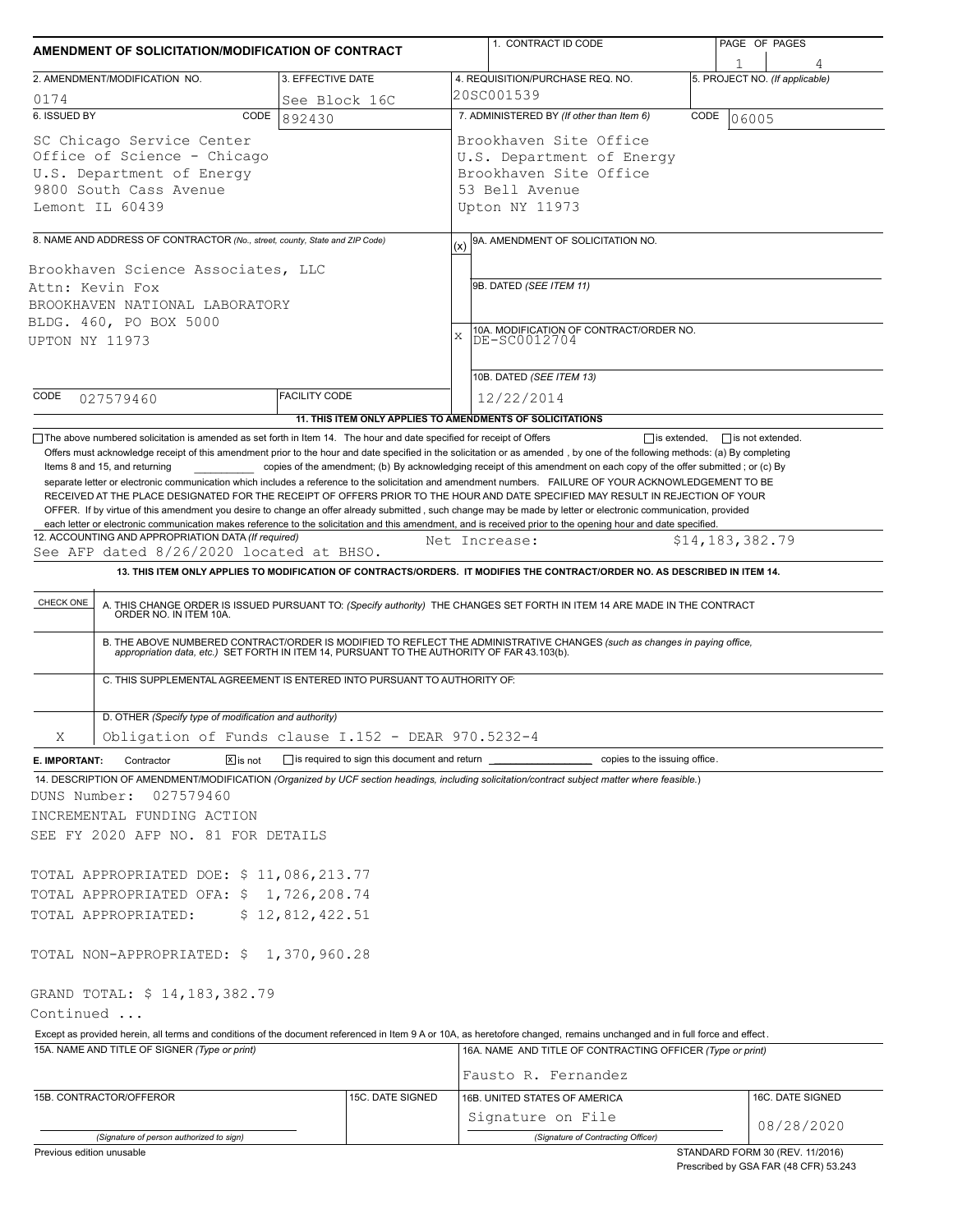**CONTINUATION SHEET** DE-SC0012704/0174 REFERENCE NO. OF DOCUMENT BEING CONTINUED **A CONTINUED PAGE OF PAGE OF PAGE OF PAGE** 

NAME OF OFFEROR OR CONTRACTOR

ITEM NO. ┃ SUPPLIES/SERVICES UNIT PRICE AMOUNT Brookhaven Science Associates, LLC (A)  $(B)$  (B)  $(C)$   $(D)$  (E)  $(E)$  (F) PREVIOUS CONTRACT AMOUNT: \$3,843,848,212.36 NEW CONTRACT AMOUNT: \$3,858,031,595.15 INFORMATION LISTED BELOW IS AUTO-GENERATED CONTENT BY STRIPES: LIST OF CHANGES: Reason for Modification: Funding Only Action Total Amount for this Modification: \$14,183,382.79 New Total Amount for this Version: \$3,858,031,595.15 New Total Amount for this Award: \$3,858,031,595.15 Obligated Amount for this Modification: \$14,183,382.79 New Total Obligated Amount for this Award: \$3,858,031,595.15 CHANGES FOR LINE ITEM NUMBER: 1 Total Amount changed from \$3,843,848,212.36 to \$3,858,031,595.15 Obligated Amount for this Modification: \$14,183,382.79 CHANGES FOR DELIVERY LOCATION: 06005 Amount changed from \$3,843,848,212.36 to \$3,858,031,595.15 NEW ACCOUNTING CODE ADDED: Account code: See AFP dated 08-26-2020 located at BHSO Fund 00000 Appr Year 0000 Allottee 00 Reporting Entity 000000 Object Class 00000 Program 0000000 Project 0000000 WFO 0000000 Local Use 0000000 Quantity: 0 Amount: \$1,726,208.74 Percent: .04474 Subject To Funding: N Payment Address: Payment - Direct Payment from U.S. Dept of Treasury NEW ACCOUNTING CODE ADDED:

Continued ...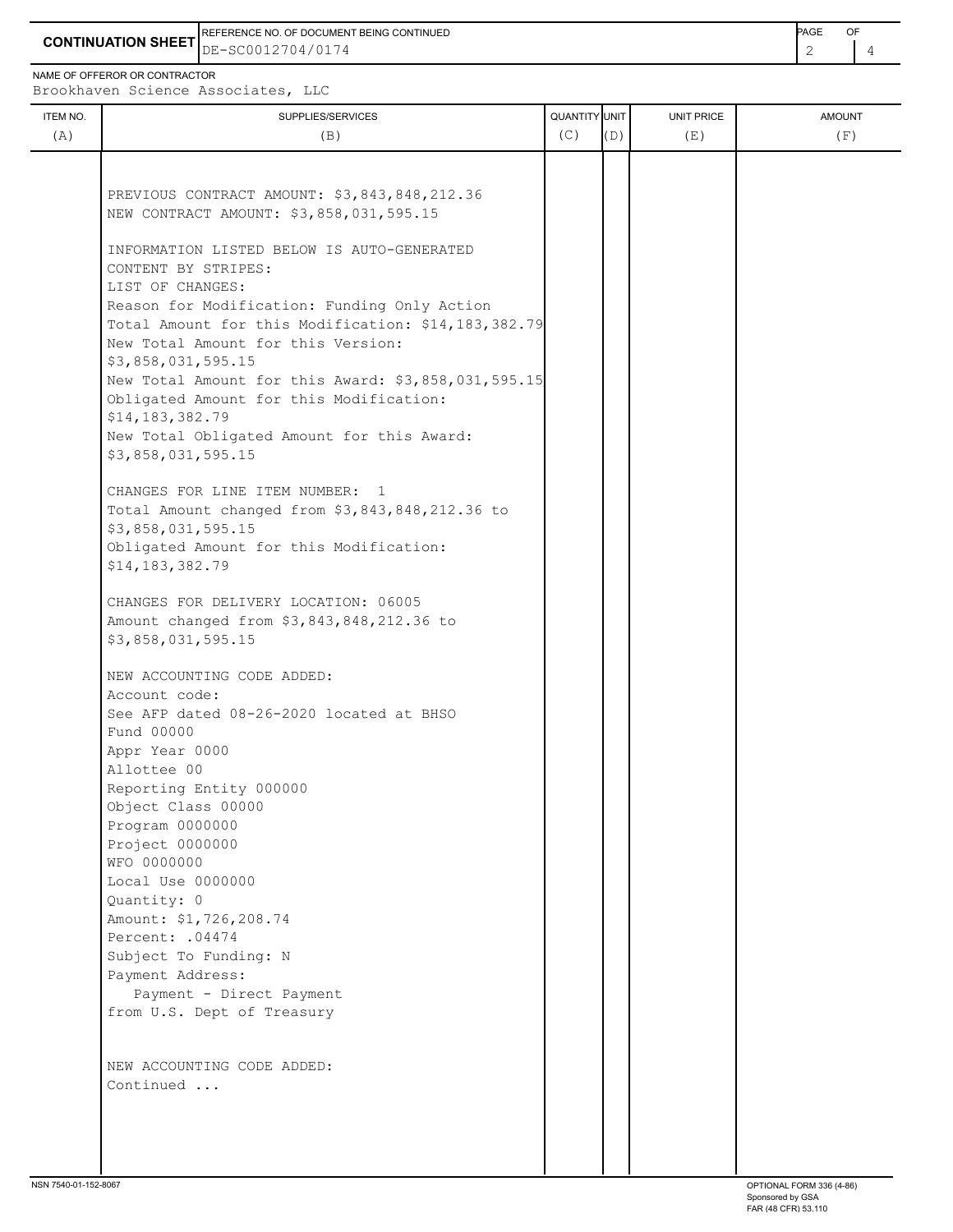**CONTINUATION SHEET** DE-SC0012704/0174 REFERENCE NO. OF DOCUMENT BEING CONTINUED **Example 2008** PAGE OF

NAME OF OFFEROR OR CONTRACTOR

Brookhaven Science Associates, LLC

| ITEM NO. | SUPPLIES/SERVICES                                  | QUANTITY UNIT |     | UNIT PRICE | <b>AMOUNT</b> |
|----------|----------------------------------------------------|---------------|-----|------------|---------------|
| (A)      | (B)                                                | (C)           | (D) | (E)        | (F)           |
|          | Account code:                                      |               |     |            |               |
|          | See AFP dated 08-26-2020 located at BHSO.          |               |     |            |               |
|          | [Appropriated]                                     |               |     |            |               |
|          | Fund 00000                                         |               |     |            |               |
|          | Appr Year 0000                                     |               |     |            |               |
|          | Allottee 00                                        |               |     |            |               |
|          | Reporting Entity 000000                            |               |     |            |               |
|          | Object Class 00000                                 |               |     |            |               |
|          | Program 0000000                                    |               |     |            |               |
|          | Project 0000000                                    |               |     |            |               |
|          | WFO 0000000                                        |               |     |            |               |
|          | Local Use 0000000                                  |               |     |            |               |
|          | Quantity: 0                                        |               |     |            |               |
|          | Amount: \$11,086,213.77                            |               |     |            |               |
|          | Percent: . 28735                                   |               |     |            |               |
|          | Subject To Funding: N                              |               |     |            |               |
|          | Payment Address:                                   |               |     |            |               |
|          | Payment - Direct Payment                           |               |     |            |               |
|          | from U.S. Dept of Treasury                         |               |     |            |               |
|          |                                                    |               |     |            |               |
|          | NEW ACCOUNTING CODE ADDED:                         |               |     |            |               |
|          | Account code:                                      |               |     |            |               |
|          | See AFP dated 08-26-2020 located at BHSO.          |               |     |            |               |
|          | [Non-Appropriated]                                 |               |     |            |               |
|          | Fund 00000                                         |               |     |            |               |
|          | Appr Year 0000                                     |               |     |            |               |
|          | Allottee 00                                        |               |     |            |               |
|          | Reporting Entity 000000                            |               |     |            |               |
|          | Object Class 00000                                 |               |     |            |               |
|          | Program 0000000                                    |               |     |            |               |
|          | Project 0000000                                    |               |     |            |               |
|          | WFO 0000000                                        |               |     |            |               |
|          | Local Use 0000000                                  |               |     |            |               |
|          | Quantity: 0                                        |               |     |            |               |
|          | Amount: \$1,370,960.28                             |               |     |            |               |
|          | Percent: . 03554                                   |               |     |            |               |
|          | Subject To Funding: N                              |               |     |            |               |
|          | Payment Address:                                   |               |     |            |               |
|          | Payment - Direct Payment                           |               |     |            |               |
|          | from U.S. Dept of Treasury                         |               |     |            |               |
|          |                                                    |               |     |            |               |
|          |                                                    |               |     |            |               |
|          | Payment:                                           |               |     |            |               |
|          | Payment - Direct Payment                           |               |     |            |               |
|          | from U.S. Dept of Treasury                         |               |     |            |               |
|          | Period of Performance: 01/05/2015 to 01/04/2025    |               |     |            |               |
|          |                                                    |               |     |            |               |
|          | Change Item 00001 to read as follows (amount shown |               |     |            |               |
|          | Continued                                          |               |     |            |               |
|          |                                                    |               |     |            |               |
|          |                                                    |               |     |            |               |
|          |                                                    |               |     |            |               |
|          |                                                    |               |     |            |               |